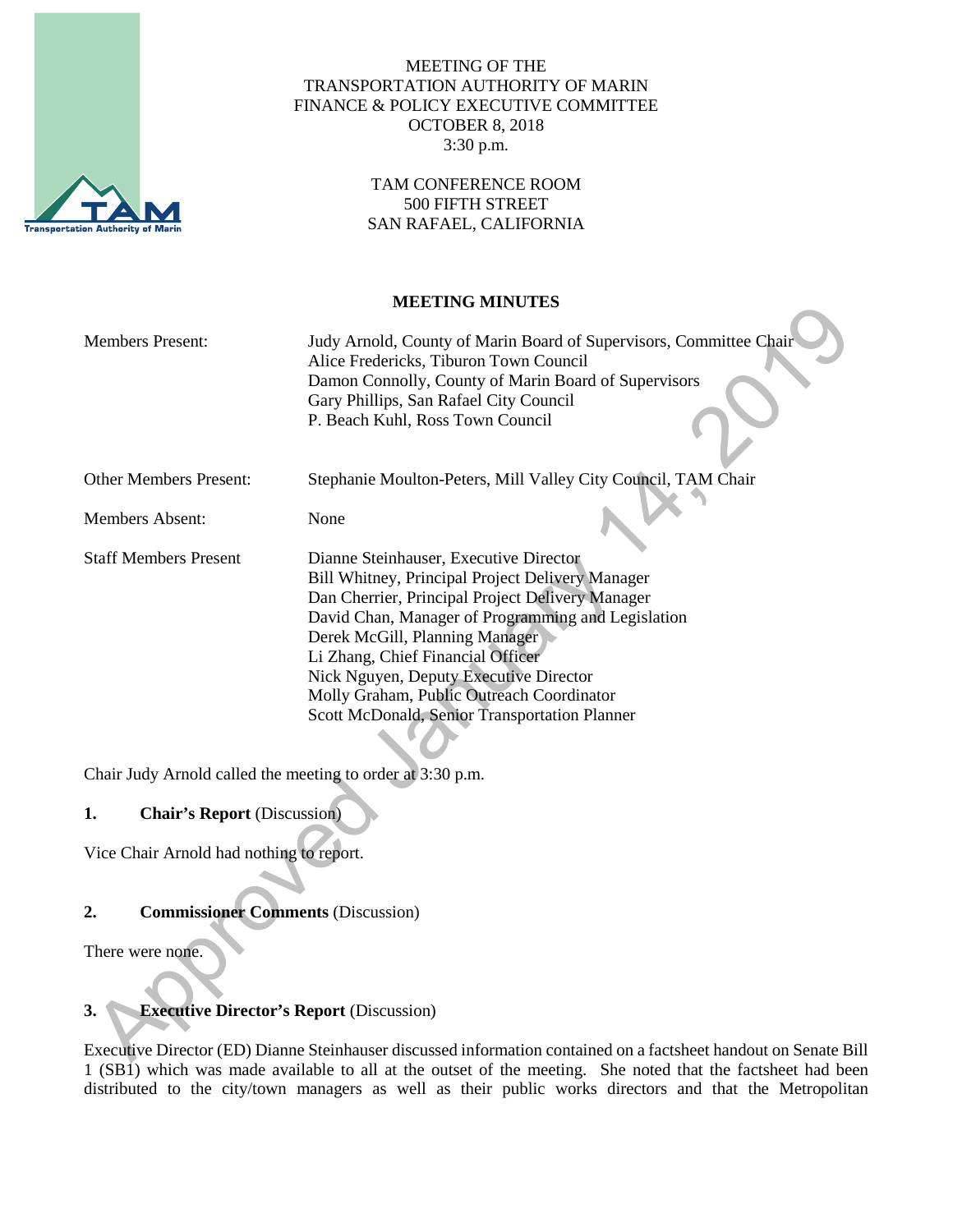TAM F & P Executive Committee Meeting Page 2 of 5 October 8, 2018

Transportation Commission (MTC) produced videos for each of the nine Bay Area Counties to portray the risks involved if this repeal of the gas tax is approved.

ED Steinhauser reported on several new grant programs that the Bay Area Air Quality Management District (BAAQMD) is proposing for this fall; and that Caltrans announced, today, a new round of transportation planning grants under SB1 with applications due by the end of November. She stated that last year, TAM received planning grant money for the SR 37 project, Highway 1 at Tam Valley, and the Corte Madera Sea-level rise adaption project. She reported on a number of upcoming transportation-related events including: a ribbon-cutting ceremony for the 41 EV charging stations planned at the Civic Center on October 10; TAM will participate in the International Walk to School Day working closely with Sun Valley Middle School; and Marin Transit's celebration for the arrival of two all-electric busses on October 16. She reported on continued outreach staff is conducting for the sales tax renewal effort.

## **4. Open Time for Public Expression**

None.

# **5. Approval of Meeting Minutes from September 10, 2018** (Action)

Commissioner Kuhl moved to approve the minutes of September 10, 2018 and Commissioner Moulton-Peters seconded the motion. Commissioners Fredericks and Phillips abstained as they were not in attendance at the meeting. The motion was unanimously approved.

#### **6. Review and Approve Comment Letter to the Metropolitan Transportation Commission Regarding Current State Route 37 Planning Efforts** (Action)

Mr. Nick Nguyen, Project Manager, presented this item which asked that the committee recommend to the full TAM Board to review and approve a comment letter to the Metropolitan Transportation Commission (MTC) and/or SR 37 Policy Committee regarding current State Route (SR) 37 planning efforts, requesting its support and RM3 funding to study levee deficiency and potential improvements in Segment A and to prepare an environmental document for the whole corridor, inclusive of Segments A, B and C, for the ultimate project.

Mr. Nguyen reviewed a history of this project and efforts to date including two studies conducted: one by MTC which included all three segments and a second one done by TAM for Segment A - the portion of the highway within Marin County's jurisdiction. He then reported on staff's recommendation to request support and RM3 funding to study levee deficiency in Segment A.

Chair Arnold asked Mr. Nguyen to name the agencies who are referenced in the portion of the draft letter to MTC which stated, "This sentiment has been supported recently by various resource agencies." Mr. Nguyen replied that the Water Resource Board, and EPA were the two primary agencies who asked the SR 37 Policy Committee to study the corridor as a whole.

Chair Arnold asked if the entire policy committee should be copied in on the letter. ED Steinhauser suggested that a copy of this letter could be sent to the Policy Committee members as well as to MTC Director Steve Heminger. so they are aware of TAM's position.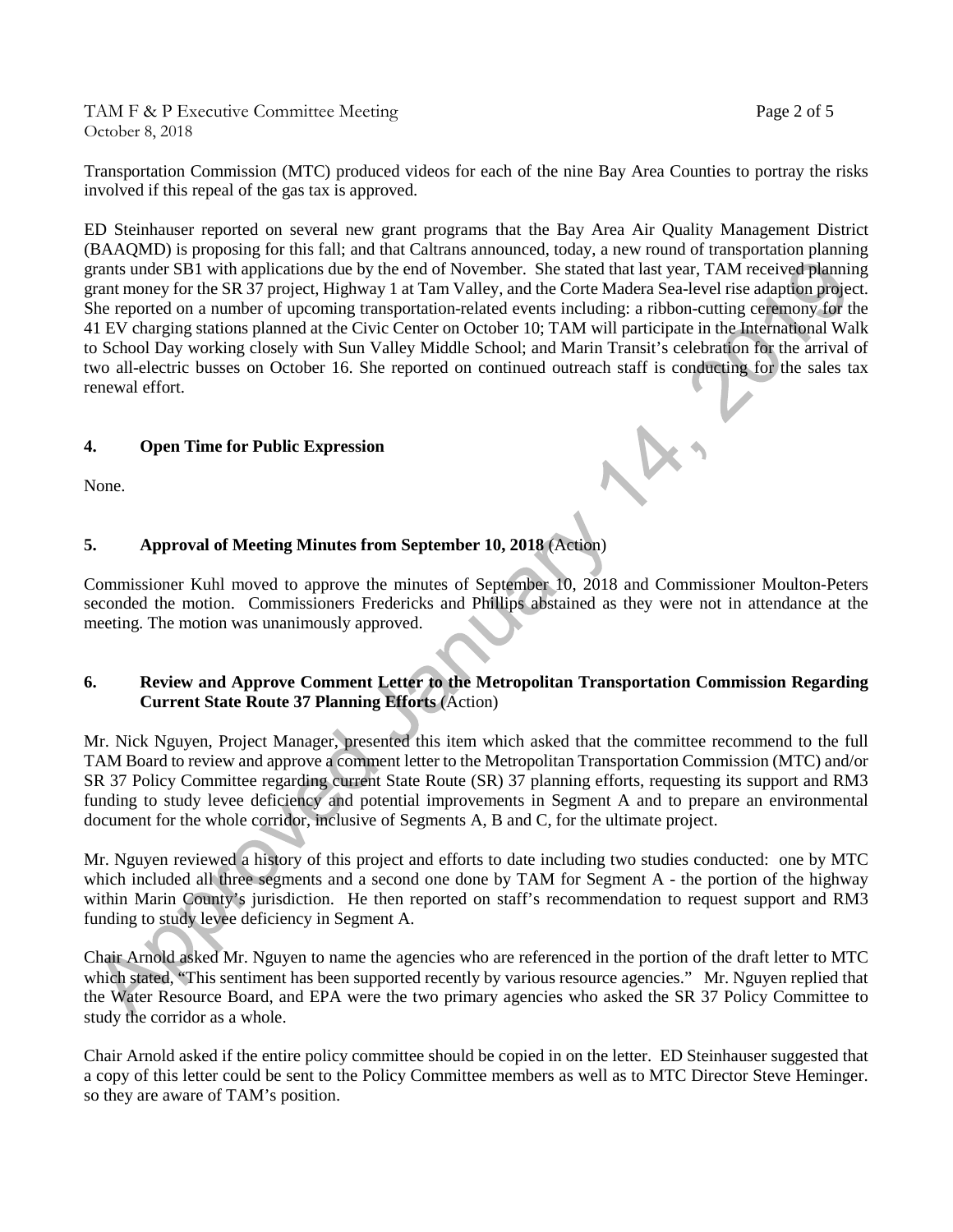TAM F & P Executive Committee Meeting TAM F & P Executive Committee Meeting October 8, 2018

Commissioner Fredericks suggested that the sentences in the draft letter are extremely long and asked if they could be reformatted a bit. She added that the "ask" as written in the last paragraph of the letter is not concise and that it should be rephrased so that TAM is asking for all three segments to be studies at the same time and how the effects will interact with each other. She finalized her comments by suggesting the removal of the phrase, "In closing" at the beginning of that paragraph since TAM will continue to request funding and inclusion of all three segments, simultaneously, in the environmental study.

Commissioner Moulton-Peters asked for clarification that TAM is not asking for a specific share of the funds but is asking for a certain approach. ED Steinhauser clarified the question by citing a sentence in the third paragraph of page 2 and asking the Committee's approval to change the wording to, *"We are currently estimating the larger evaluation to cost \$2-\$3 million, with the further detailed studies and design of that effort an additional \$15 million."*

Commissioner Moulton-Peters suggested a conversation between TAM and the SMART Board regarding any interest they may have in participating in this effort since they have rail tracks in the area. ED Steinhauser stated that she has discussed, already, the idea of SMART staff participating on TAM's team to evaluate levees relative to the SMART rail's physical proximity. She added that there is a suite of other partners, as well, that TAM staff intends to include in the discussion about the larger study effort.

Commissioner Moulton-Peters asked that the letter incorporate SMART's interest in the corridor and ED Steinhauser agreed that it could be included.

Chair Arnold indicated that SMART has received funding to study the rail's path to Napa but not to American Canyon as that has never been an intended destination.

The Chair suggested that staff, at a minimum, send a copy of the letter to SMART and include a note inviting SMART staff to present it to their board as is appropriate.

Commissioner Phillips felt it would be more appropriate to take that route as suggested by Chair Arnold.

Commissioner Kuhl suggested that the letter would be most impactful if language is included to convey that it will not do any good to work on making improvements in Segments B and C, if traffic in Segment A is going to get blocked up due to flooding. He suggested that something to this effect be included in the second paragraph on the second page of the letter. After a brief discussion about the best place to put this statement, it was agreed to put it in the first paragraph of the letter. ED Steinhauser agreed to include this suggestion.

ED Steinhauser reminded everyone that the tenor and topic of the draft letter in discussion is consistent with the message TAM has conveyed for the past year regarding the need for a systemic approach to relieving congestion as well as providing a remedy for flooding in the corridor.

#### *Commissioner Connolly joined the meeting and was seated at the dais.*

ED Steinhauser noted that Solano County took the lead on this project and simultaneously notified, formally, the other partner CMAs that they wanted a certain amount of funding from MTC to be applied to the interchange by the fairgrounds in Vallejo. What followed was MTC's draft report in November 2017 which indicated the focus of funding for improvements was going to go to Segment B, in Solano, over the next 20 years and that the rest of the corridor, including Segment A in Marin, would be addressed after that, in a distant timeframe, likely 20 years or more. The executive director stated that she felt the TAM Board needed to be aware of this decision. Additionally,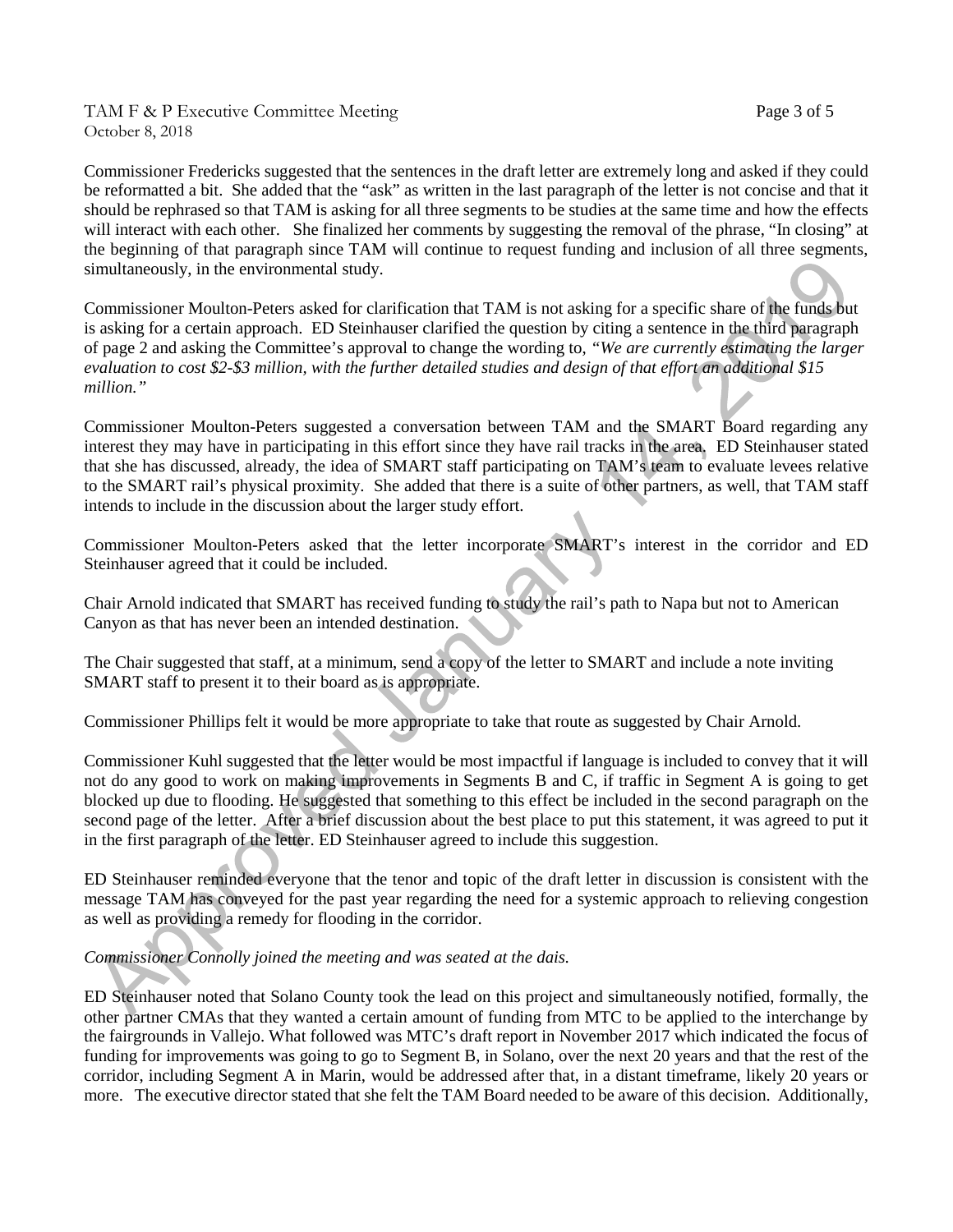TAM F & P Executive Committee Meeting Page 4 of 5 October 8, 2018

she noted that Sonoma County is forwarding a letter to MTC stating their concerns over the segmented approach that MTC wants to take. Lastly, ED Steinhauser stressed that it is unfortunate that each of the four counties who have a stake in this corridor is taking their own position rather than a unified stand to correct issues throughout the length of the project.

Commissioner Phillips motioned to recommend to the full TAM Board to review and approve comment letter to the Metropolitan Transportation Commission (MTC) and/or SR 37 Policy Committee regarding current State Route (SR) 37 planning efforts, requesting its support and RM3 funding to study levee deficiency in Segment A and to prepare an environmental document for the whole corridor, inclusive of Segments A, B and C, for the ultimate project with changes as discussed. Commissioner Fredericks seconded the motion which passed unanimously.

## **7. Review and Acceptance of the First TAM Quarterly Project Status Report** (Action)

Li Zhang, Chief Financial Officer, presented this item which recommended that the TAM Finance and Policy Executive Committee review the First TAM Quarterly Project Status Report, provide comments, and refer it to the TAM Board for acceptance.

Ms. Zhang noted that this new quarterly report, as requested by the TAM Board, is an interdepartmental effort and, going forward, will be presented by the project delivery staff to the Programming & Projects Executive Committee and then to the full TAM Board later in the month. She added that the reports will be presented at the October, January, April, and July meetings.

The project managers reviewed the fact sheets for the projects assigned to each of them and responded to questions.

Commissioner Moulton-Peters suggested that each fact sheet have an area that shows the estimated vs. actual cost of the project by phase.

Commissioner Moulton-Peters commended staff on the report and suggested that it will be useful to the Board and to the public in answering questions regarding TAM's projects.

Commissioner Connolly moved to accept the first TAM Quarterly Project Status Report and refer it to the TAM Board for acceptance which was seconded by Commissioner Fredericks. The motion passed unanimously.

#### **8. Review and Acceptance of the FY2018-19 First Quarter Financial Report** (Action)

Ms. Zhang presented this report which recommended that the TAM Finance and Policy Executive Committee review the FY2018-19 First Quarter Financial Report and refer it to the TAM Board for acceptance.

She highlighted the fact that there has been a decrease in revenue from the Measure A ½-cent sales tax revenue and the Measure B \$10 Vehicle Registration Fee. She noted that the decrease in Measure A revenue is not due to a slowing economy but, instead, because of a revamping of the process by which the State of California distributes revenue, in this case, over the past two quarters. She added that she expects a sizeable "true-up" payment once the state's new process is smoothed out. Regarding the decrease in Measure B revenue, she noted that this is due to a reduction in the number of registered vehicles.